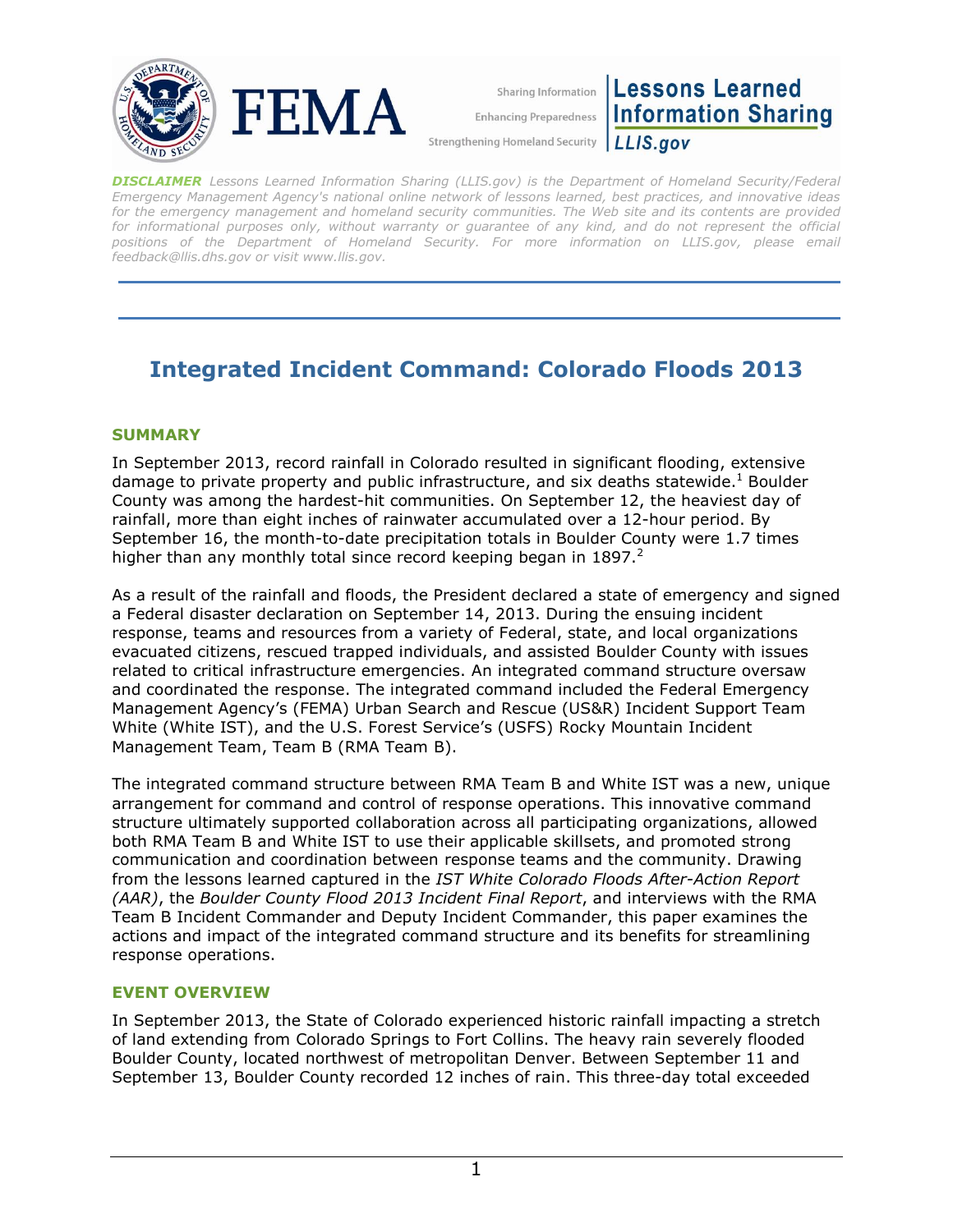monthly totals for any month since the state started tracking rainfall in 1897, and climatologists classified the storm as a "1,000-year event." $3$ 

Power outages resulted in thousands of residents left without electricity and flooding forced thousands to evacuate their homes. The flooding damaged or destroyed roads, public utility infrastructure, homes, and businesses. In Boulder County alone, flooding damaged over 397 private residences and destroyed 340 entirely. Thirty-three commercial properties were also damaged, while three were completely destroyed.<sup>4</sup> Because of the terrain, the loss of roadway infrastructure left many mountain communities—and their residents—isolated and trapped as floodwaters rose around them.<sup>5</sup> In narrow river valleys, mudslides and mudflows trapped people and cars on roadways leading into and out of small communities.<sup>6</sup>

In the early phases of the incident, the State of Colorado and Boulder County both activated their respective Emergency Operations Centers (EOC), which in turn allowed them to deploy necessary assets. The US&R Colorado Task Force 1 (CO-TF1) was one of the first teams activated. Colorado activated CO-TF1 as a Type 3 team to help rescue citizens trapped in the Boulder County town of Lyons. However, emergency managers quickly elevated CO-TF1 to a Type 1 team as the severity of the incident grew, and the team remained deployed as a State asset throughout the entirety of the event. At the same time, emergency managers activated plans to begin deploying other US&R task forces and IST assets.

Locally, the Boulder County All Hazards Type 3 (IMT3) response team managed the flood response for the county from the Boulder Municipal Airport.<sup>7</sup> As the flooding spread and the consequences became more severe, IMT3 was quickly overwhelmed. Subsequently, Boulder County activated RMA Team B—a Type 2 Incident Management Team (IMT2)—and the team deployed to take over flood response operations from the county's IMT3. As the county transitioned response operations to RMA Team B, leaders from the White IST contacted the RMA Team B leaders and discussed the concept of integrating commands. $8$ 

#### **Stakeholders and Organizations Involved in the Response**

Interagency collaboration across Federal, state, and local levels contributed to the overall success of the flood response.

During the incident response, emergency responders activated three types of Federal teams, including the following organizations:

- US&R Nebraska Task Force 1 (NE-TF1);
- US&R Utah Task Force 1 (UT-TF1);
- US&R White IST, composed of representatives from the US&R task forces; and
- RMA Team B.

#### **US&R Task Forces**

The US&R task forces deployed to the Boulder County floods—including the State-activated CO-TF1—are multi-hazard teams capable of responding to a range of emergencies and disasters, including hurricanes, tornadoes, floods, dam failures, terrorist incidents, hazardous materials releases, and earthquakes. These task forces provide personnel and equipment with four areas of specialization: search, rescue, technical (composed of structural specialists who make rescues safe for rescuers), and medical. Though they traditionally operate within collapsed structure and confined space rescue scenarios, task forces are capable of providing search and rescue services in any number of complex and difficult operational environments. When a disaster response warrants the services of the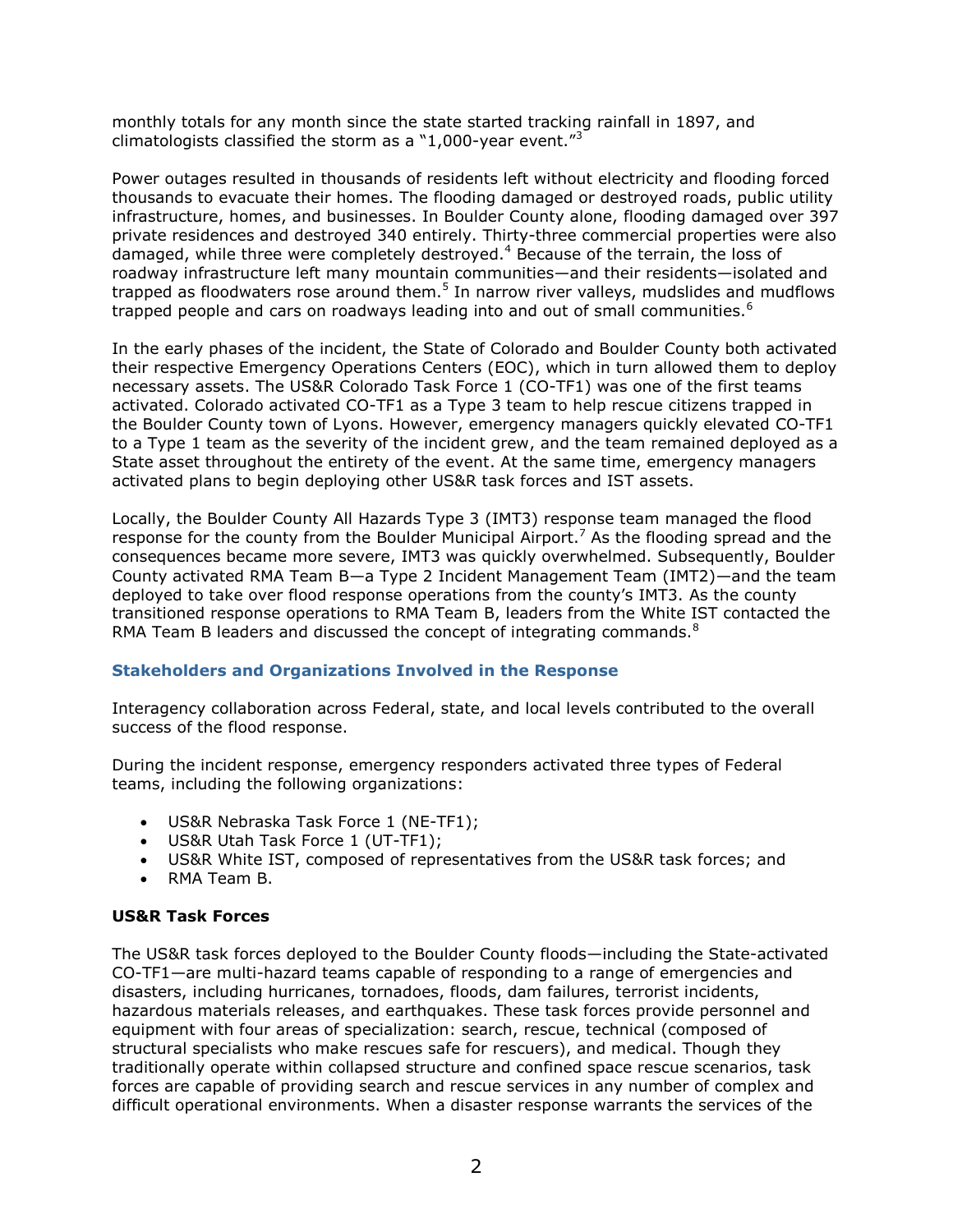task forces, FEMA will deploy the three nearest task forces within six hours of notification.<sup>9</sup> The US&R task forces operate under the authority of Emergency Support Function (ESF) #9 – Search and Rescue (SAR). Each task force brings its own cache of equipment to an incident response. A typical US&R cache allows a deployed task force to operate selfsufficiently for up to four days, and includes the following types of equipment:

- Medical supplies, such as medicine, intravenous fluids, blankets, suture sets, defibrillators, burn treatment supplies, and scalpels;
- Search equipment, such as concrete saws, jackhammers, drills, lumber and rope;
- Communications equipment, such as generators, radios, cell phones, and laptops; and
- Technical support equipment, such as fiber optic scopes, listening devices, and other technical equipment used to identify trapped victims. $^{10}$

# **ISTs**

An IST is a stand-alone team that supports deployed US&R task forces through incident command assistance, support logistics, and resupply functions common to any large, complex incident. Each member of the IST belongs to one of the 28 US&R task forces. When a disaster strikes, the three nearest qualified IST members deploy to the incident. Those three members provide support, until the main group of IST members arrives later.

The IST traditionally operates in support of ESF #9, coordinated through FEMA. The IST deploys with a cache of materiel designed to fully support the 29-member IST throughout its activation. During the Boulder County flood response, the White IST supported its respective task forces in direct collaboration with RMA Team B and in support of both ESF #9 and ESF #4. A communications van from a regional FEMA Mobile Emergency Response Support (MERS) detachment supported the IST's communications needs during the incident response. This MERS van equipped the IST with all forms of communication, including cellular, internet, satellite, video teleconference, and remote repeater capabilities.

## **RMA Team B**

RMA Team B is an interagency, multi-jurisdictional, all hazard incident management team (IMT) that deploys to incidents at the Federal, state, local, and tribal levels. RMA Team B directly supports responses related to ESF #4 – Firefighting, though the teams are capable of responding to incidents involving all hazards, including weather-related disasters such as tornados, earthquakes, or floods. Like other IMTs, this team includes personnel from different departments, organizations, agencies, and jurisdictions at the Federal, state, and local levels and the team provides command and control support for across all levels of government during an emergency. Members of RMA Team B are trained in firefighting, fire management, and other related skills. In the Boulder flood response, the USFS—the lead agency for ESF #4—administered RMA Team B, which was responsible for providing command and control services to all of the response resources assigned to it. RMA Team B effectively acted as an "air traffic controller" for all response organizations, including White IST.<sup>11</sup> RMA Team B received its initial delegation of authority from the State of Colorado, and city and county of Boulder. FEMA later tasked the team with overseeing command and control for the entire ESF #4 and ESF #9 response. The Incident Commander and Deputy Incident Commander led RMA Team B in Boulder County.<sup>12</sup>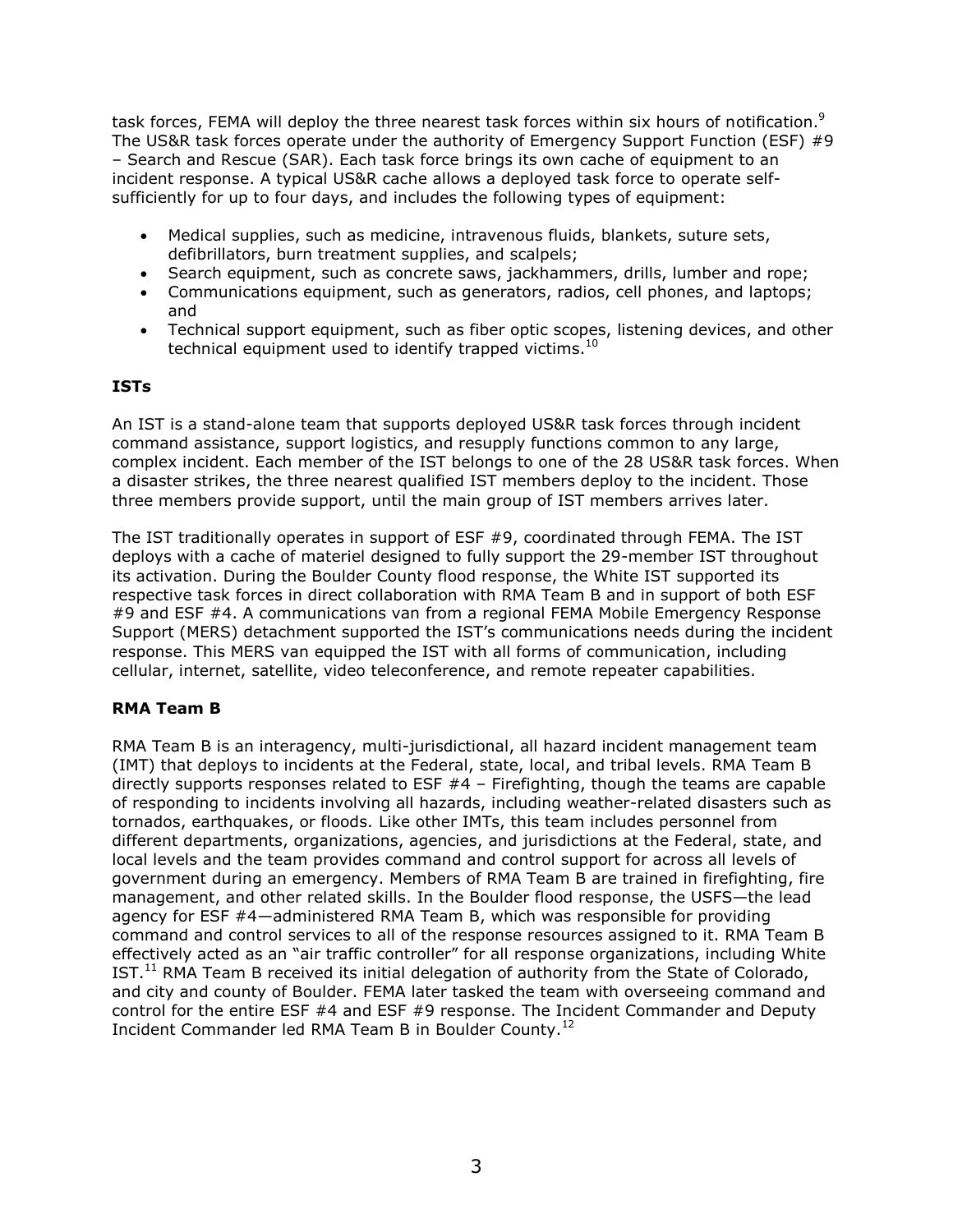# **Other Stakeholders and Organizations**

Several additional organizations were involved in the response, including:

- The Colorado National Guard (CONG) and the U.S. Army (based out of Fort Carson), who assisted with land and air SAR operations with a helibase, crash rescue vehicles, refueling, and air traffic control personnel;
- Federal Aviation Administration (FAA), who assisted with clearance requests in flightrestricted areas that were critical to air rescue operations;
- National Weather Service (NWS), who provided a local incident meteorologist to deliver real-time updates and forecasts to units operating in the field;<sup>13</sup> and
- The Boulder Fire Department, Boulder County Sheriff, Boulder County Office of Emergency Management (OEM), and Colorado Office of Emergency Management (COEM), who provided SAR support.

## **Stakeholder Objectives**

For the Boulder County floods, RMA Team B and all other stakeholders responding shared the following incident objectives: $14$ 

- Minimize risk to responders and the public through constant assessment of relative risks and potential benefits;
- Provide operational and logistical support to the individual commands throughout the affected areas of the county;
- Prioritize, direct, and supervise all search and rescue operations to account for all individuals in the affected area; and
- Support distribution of food and water to stranded citizens.

Similarly, the delegation of authority established the following turn-back standards benchmark criteria used to determine when responding teams can be demobilized from an incident response—for RMA Team B:

- Ensure that all functional routes are clear and passable;
- Ensure that the all individuals who have been trapped are successfully evacuated;
- Ensure that all flooded structures are cleared of all occupants;
- Identify all damaged structures;
- Ensure that all drainages are clear of all occupants; and
- Ensure that all debris piles have been mitigated of any hazardous materials and/or human remains.<sup>15</sup>

During their initial discussions with RMA Team B leadership about integrating the two teams, leaders from White IST observed that RMA Team B's turn-back standards overlapped with the ESF #9 tasking of White IST and the US&R task forces. This overlap in purview and tasks established the framework for the integrated command.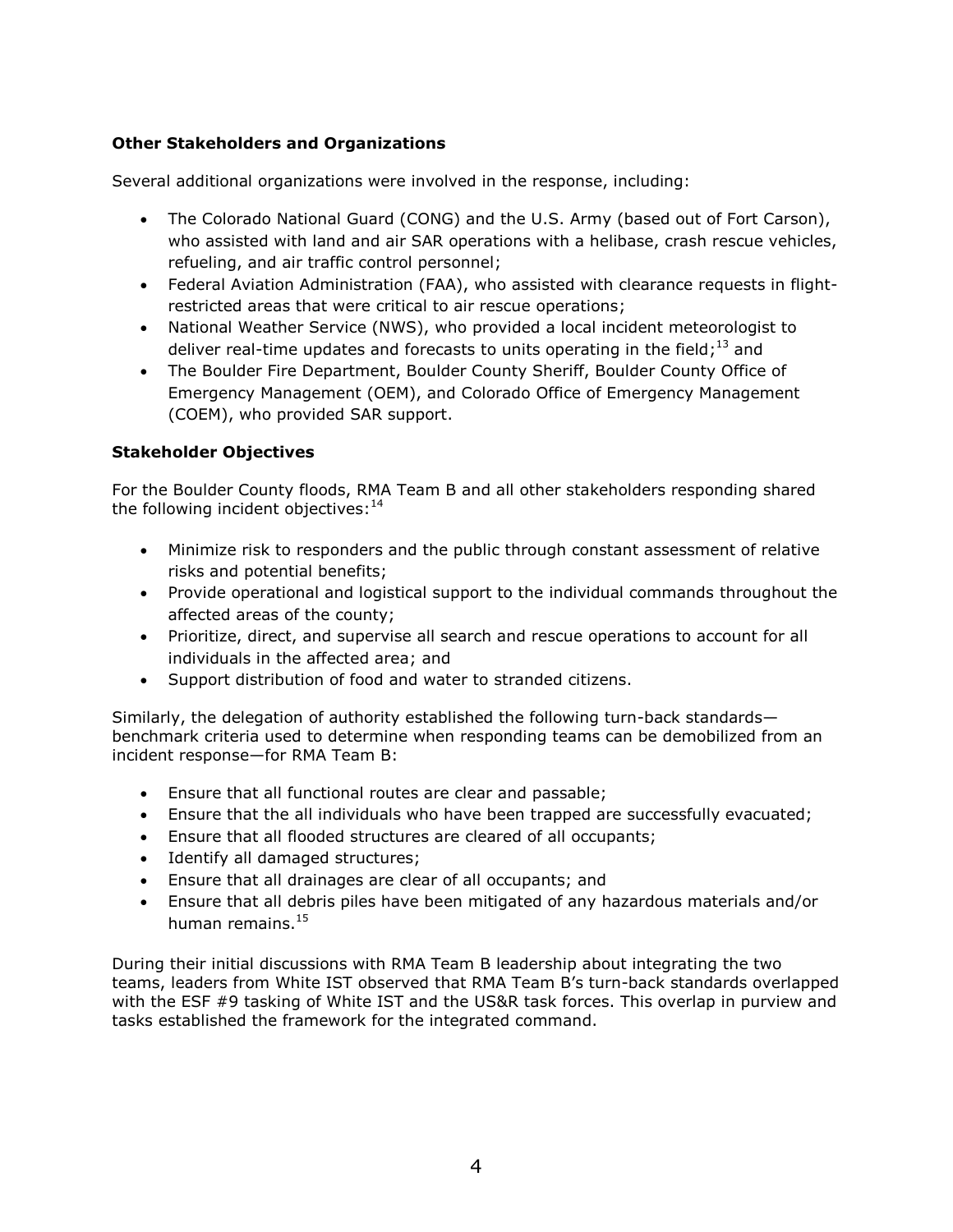#### **IMT and IST Roles During a Traditional Response**

IMTs and ISTs deploy to incidents in need of support in coordinating response efforts, such as Hurricane Sandy, Hurricane Gustav, and the Iowa Floods of 2008, among others.

During emergencies, the nature and scale of the incident dictate the IMT and IST's activation, although the two teams work independently of each other. Both the IMT and the IST operate under the Incident Command System, with unique missions and separate reporting systems.

Upon the IMT's activation, the Incident Commander determines the mission objectives for the response and rescue teams. The Incident Commander, in coordination with his general planning staff, makes tactical and operational decisions during an incident.

On the other hand, emergency responders traditionally call the IST to respond to an incident after an emergency declaration, or after official activation by FEMA. Unlike the IMT, the IST receives its authority and tasking from FEMA and the Federal government. The IST and Incident Support Leader are responsible for establishing operational and tactical priorities for search and rescue operations, and they report through internal FEMA command structures.

Both teams have traditionally acted as mutual aid resources that manage disaster operations and relieve the burden for response on local authorities. Interaction between the IMT and IST organizations tends to be coincidental, and they typically perform incident response actions apart from one another.<sup>16</sup> [Figure 1](#page-4-0) depicts the traditional organization structure of the IMT and IST around their respective ESF roles and tasks during an incident management response.



#### **Traditional Incident Management**

<span id="page-4-0"></span>**Figure 1—Traditional IMT2 and IST Incident Response Approach**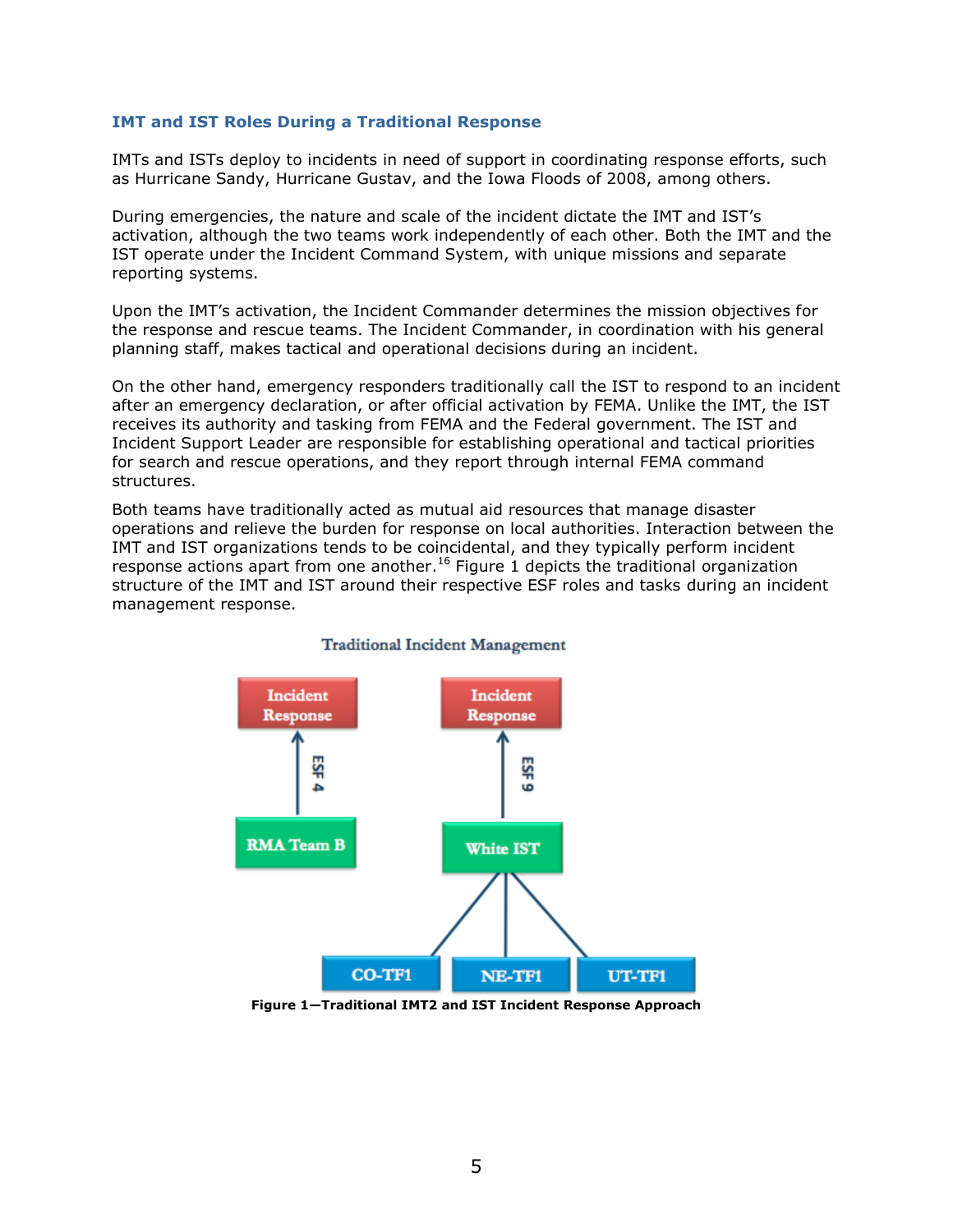[Figure 2](#page-5-0) introduces the organization of the IMT and IST within the integrated command structure used during the Boulder County flood response.



## **Integrated Response**

**Figure 2—Integrated IMT2 and IST Incident Response Approach** 

<span id="page-5-0"></span>Finally, the prevailing authority overseeing the response, funding, and territorial boundaries associated with an incident traditionally delegates authority for IMT operations.<sup>17</sup> This structure results in local authorities maintaining overall control of the incident, rather than transferring authority to the IMT. $^{18}$  During the Boulder County flood response, the local authorities provided delegation, while the integrated command structure assumed control of the overall incident.

## **Response Timeline**

RMA Team B and White IST leaders received verbal notification on September 12, 2013, that they would deploy to assist with response. Their respective authorities issued activation orders on September 13, 2013.

The morning after the Federal emergency declaration, the RMA Team B Incident Commander met on-scene with representatives from the Boulder County All Hazards Type 3 IMT. Following this transition meeting, the White IST Incident Support Leader approached the RMA Team B Incident Commander about the possibility of integrating the command and control functions of the two teams under the leadership of RMA Team B. After a subsequent meeting between the command and general staff for the two teams, White IST and RMA Team B began search, rescue, and planning operations as an integrated command.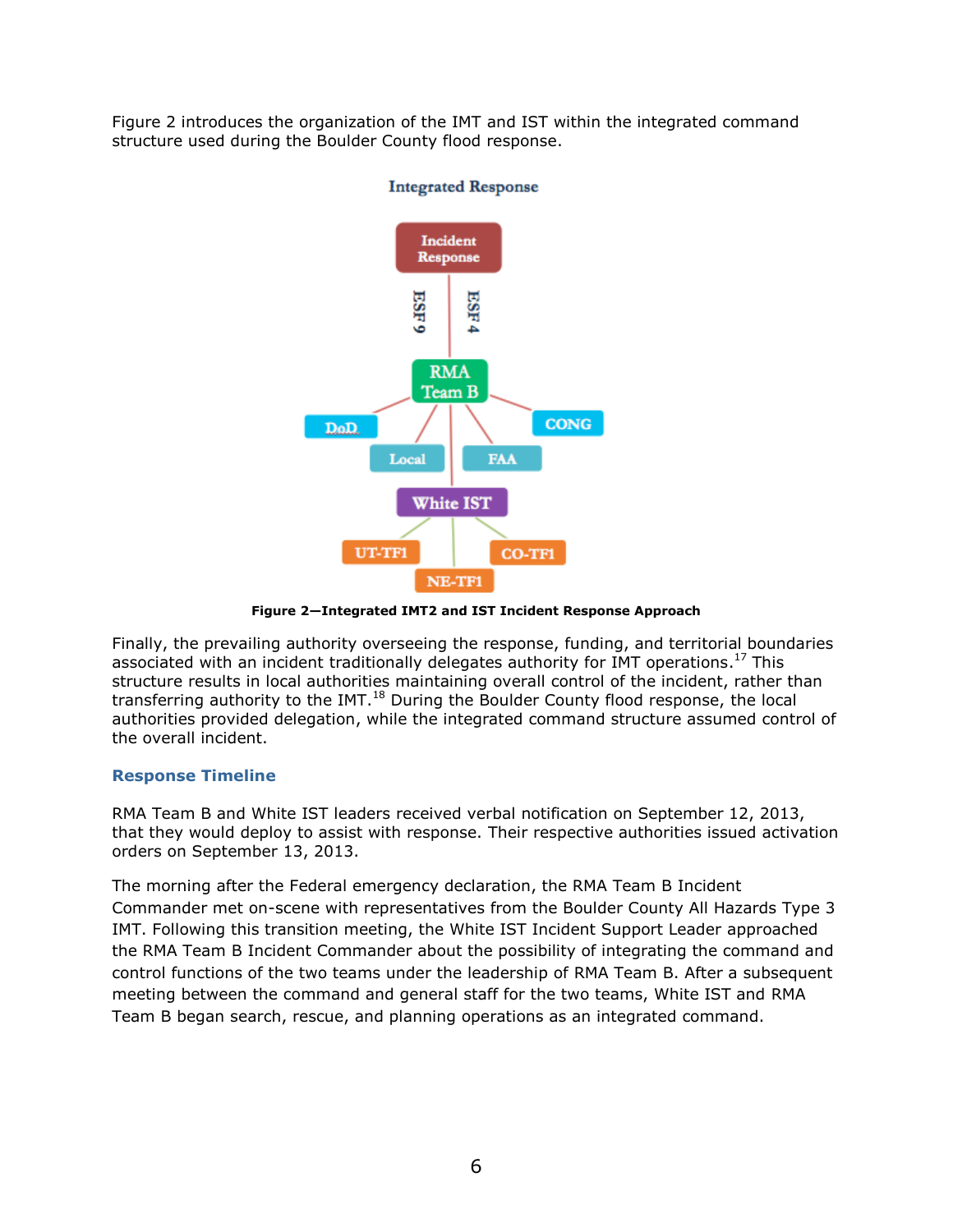| <b>Timeline of Events</b> |                                                                                                 |
|---------------------------|-------------------------------------------------------------------------------------------------|
| Date                      | Event                                                                                           |
| September 12, 2013        | RMA Team B notified of potential deployment                                                     |
|                           | White IST notified of activation                                                                |
|                           | Disaster Declaration                                                                            |
| September 13, 2013        | Formal Activation orders issued                                                                 |
|                           | Integration of RMA Team B and White IST discussed                                               |
| September 14, 2013        | Delegation of Authority signed releasing command and<br>control to RMA Team B                   |
| September 15, 2013        | Formal Integration of RMA Team B and White IST                                                  |
|                           | Ground and air operations begin                                                                 |
| September 20, 2013        | Joint RMA Team B and White IST hot wash of incident                                             |
| September 21, 2013        | Final day of air and ground operations                                                          |
|                           | Close out meeting with White IST leader, RMA Team B<br>leadership, and Boulder County officials |
| September 22, 2013        | Remainder of White IST demobilized                                                              |
|                           | Close out reports finalized and final hot wash                                                  |
| September 23, 2013        | Resources demobilized                                                                           |

*Source: Thomas Miner. IST White Colorado Floods After Action Report. October 2013.* 

#### **THE INNOVATIONS OF THE COLORADO RESPONSE**

The success of the Boulder County flood response can be attributed to the complete integration of RMA Team B, White IST, other US&R resources, and stakeholders from the CONG, U.S. Army, FAA, Boulder Fire Department, Boulder County Sheriff, Boulder County OEM, and COEM.

The command integration between RMA Team B and White IST supported collaboration on planning response actions and management strategies; leveraging applicable skillsets and resources; and strong communication and coordination between response teams and the community.

#### **Collaboration on Planning Response Actions and Management Strategies**

Although RMA Team B and White IST independently performed their response actions, they coordinated their actions with the full response efforts. The integrated command structure created an assimilated organization with diverse skills and capabilities that acted with one mind, rather than acting as separate teams. The State and requesting counties established clear mission objectives and the response organizations had common goals and objectives established by the delegation of authority. The clear tasking and mission objectives provided the integrated command with a set of measurable goals for collaboration and  $response.<sup>19</sup>$ 

RMA Team B retained full command and control authority throughout the incident response, and White IST reported to RMA Team B within this modified structure. In doing so, both teams effectively shared their individual planning efforts, problem solving capabilities, objectives, and other planning resources. Since the turn-back standards established for RMA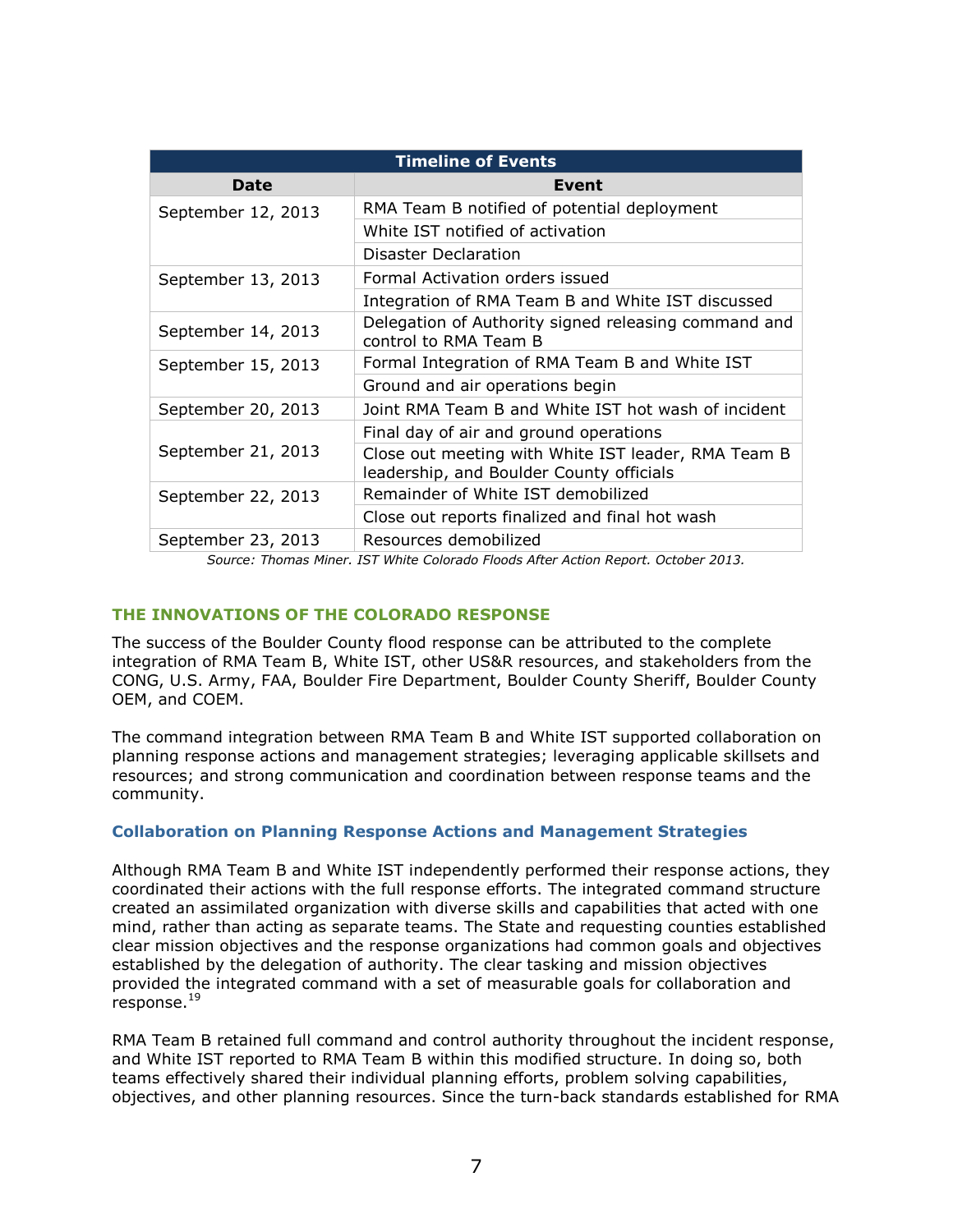Team B and White IST's ESF #9 mission largely overlapped, the integrated command structure seamlessly de-conflicted competing priorities. Neither team reported a conflict of priority during the response. Additionally, the overlapping turn-back standards and ESF #9 mission made it easier for the integrated command structure to rally resources behind ad hoc requests that fell outside of the day's planned missions. In one such instance, the integrated command quickly responded to a real time request to rescue citizens trapped on a remote hilltop. While the rescue fell outside of the planned activities for the day, the integrated command structure allowed for teams to quickly change plans and respond to an urgent need.<sup>20</sup>

Also unlike traditional responses, leaders from RMA Team B, White IST, and the other stakeholder organizations convened each night and discussed the response efforts that were completed that day. This discussion allowed the teams to review successes and areas for improvement from the day's operations, solve problems at the incident level, and assist with setting objectives for the upcoming operational period. The informal night meetings allowed decision makers to come together and make strategic and managerial choices without placing additional burdens on the next day's response efforts.<sup>21</sup>

These nightly meetings also provided an opportunity to identify the needs for the following operational period, the required resources, and how to prioritize response activities. The nightly team-leader consensus about mission needs enabled the integrated command to quickly process and plan each day's activities and priorities during the morning operational meetings.<sup>22</sup>

Following the Boulder County response, White IST assessed that its integration with RMA Team B provided "efficient and coordinated management of incident resources." Such integration, they assessed, was "unprecedented in large disaster management and facilitated seamless operations with US&R, SAR, the Department of Defense, and ESF #4 resources." The collaboration of the integrated command with CONG and U.S. Army assets similarly "facilitated seamless air operations, particularly with setting and executing priorities for air search and rescue.<sup>"23</sup>

#### **Leveraging of Applicable Skillsets and Resources**

The integrated command structure also enabled teams to leverage their individual skillsets and resources to complement the capabilities and assets of other teams. For example, in the initial staging of the US&R materiel cache, team members from RMA Team B used their staging skills and access to local resources to provide a large, powered staging area for the entire US&R contingent and cache.<sup>24</sup> This gave the US&R teams a level of flexibility and accommodation they were not accustomed to during previous responses.<sup>25</sup> This base of operations provided by RMA Team B has "eluded IST over the last 25 years," and allowed the US&R personnel to be properly fed, housed, fueled, and cared for in the field during the flood response.<sup>26</sup> This, in turn, enhanced their ability to provide quality and timely rescue services to citizens affected by the Boulder floods.

Similarly, RMA Team B resources provided support to White IST and the CONG personnel performing land and air-based SAR operations. Personnel from RMA Team B used their experience clearing wooded areas quickly and efficiently to open up obstructed roadways for land-based rescue vehicles and clear temporary landing zones for air-based transports.<sup>27</sup> This allowed rescue teams to reach people stranded in hard-to-reach locations, and provided White IST and CONG rescuers with the ability to reach targets quicker than if operating independently. $^{28}$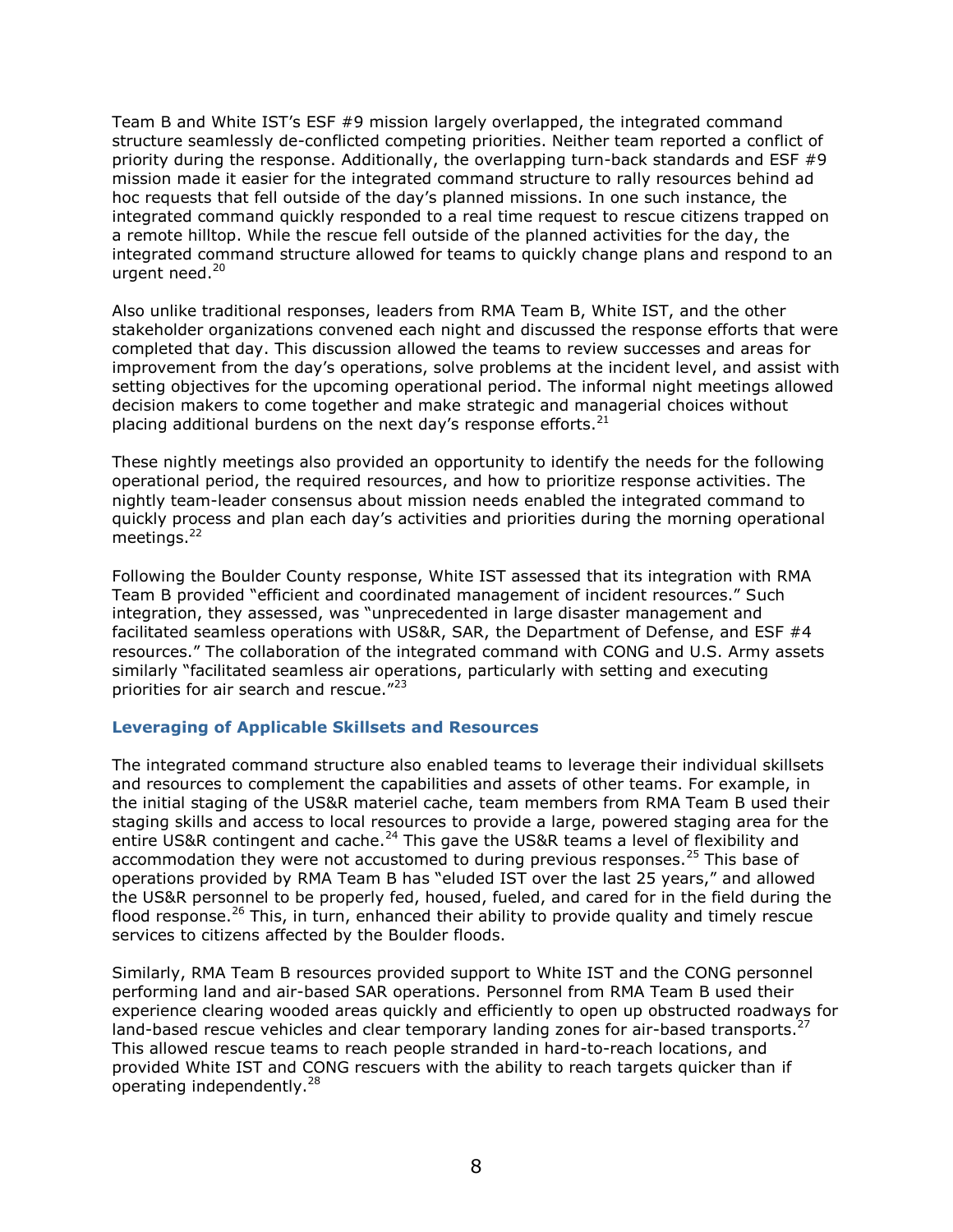The integration of the FAA and NWS into air-based SAR operations also simplified air operations and improved the overall safety of the incident response. When combined with the ability of the CONG and Army assets to continuously service and refuel rescue aircraft, this collaboration and information sharing allowed for immediate and ongoing operations that evacuated hundreds of stranded citizens during the first three days of the disaster.<sup>29</sup>

At the same time, US&R task forces helped RMA Team B resolve a "significant issue" in getting medical help to personnel located in the field and in managing medical issues around base camps. RMA Team B had requested paramedics, but could not locate more than one with authority to practice in Colorado. Because they are authorized to work in all 50 states, paramedics and doctors affiliated with the US&R task forces solved this public safety concern and filled the capability gap. $30<sub>1</sub>$ 

As another example, emergency managers tasked RMA Team B to establish casualty collection points (CCP)—a task outside of its portfolio of experience. To backfill this capability, the White IST Medical Officer helped organize the two CCPs. This not only assisted RMA Team B with filling a capability it was not able to perform on its own, but also achieved one of the overall tasks for the incident response.<sup>31</sup>

### **Strong Communication and Coordination between Response Teams and the Community**

The integrated command structure also strengthened communications and coordination between the response teams and the community. Unlike previous incident responses, the integrated command structure of the Boulder flood response allowed for incident response teams to engage and speak to the community with one voice during "daily cooperator meetings." These meetings—established by the RMA Team B Liaison Officer—included community stakeholders who directly managed roads, schools, water, sewer, public utilities, and public health and welfare. They also included representatives from other local, state, and Federal response teams assisting with the incident.<sup>32</sup>

These meetings provided a focus for information exchange, and ensured that all stakeholders involved in response activities had a common operational picture of the incident. Additionally, the meetings assured the community that RMA Team B and White IST integrated command structure was addressing their needs and interests. The incident command structure's centralized community meetings created an efficient means of ensuring that both response teams and community stakeholders had access to the same information and streams of data. These meetings provided a central "pulse" of events in the field, which the integrated command quickly translated into resource assignments and response operations.

This community engagement benefited the integrated response because it provided a cohesive package of community information for operational planning and offered the chance to rapidly assess previously unknown issues—such as a breached sewer lagoon and exposed natural gas line—in the County. Similarly, this interaction benefited the community by offering another means of communicating immediate needs.

Unlike previous responses where a number of individual "voices" from response organizations might speak to the community about their efforts and actions, the Boulder flood response adopted a "unified voice" to reach out via mass media and social media. Initially responders had trouble finding the appropriate representative for the public face of the unified response; however, an appointed FEMA liaison communicated the activities and messages of the integrated incident command. In addition to the information gained from the "daily cooperator meetings," the use of social media outlets like Twitter and Facebook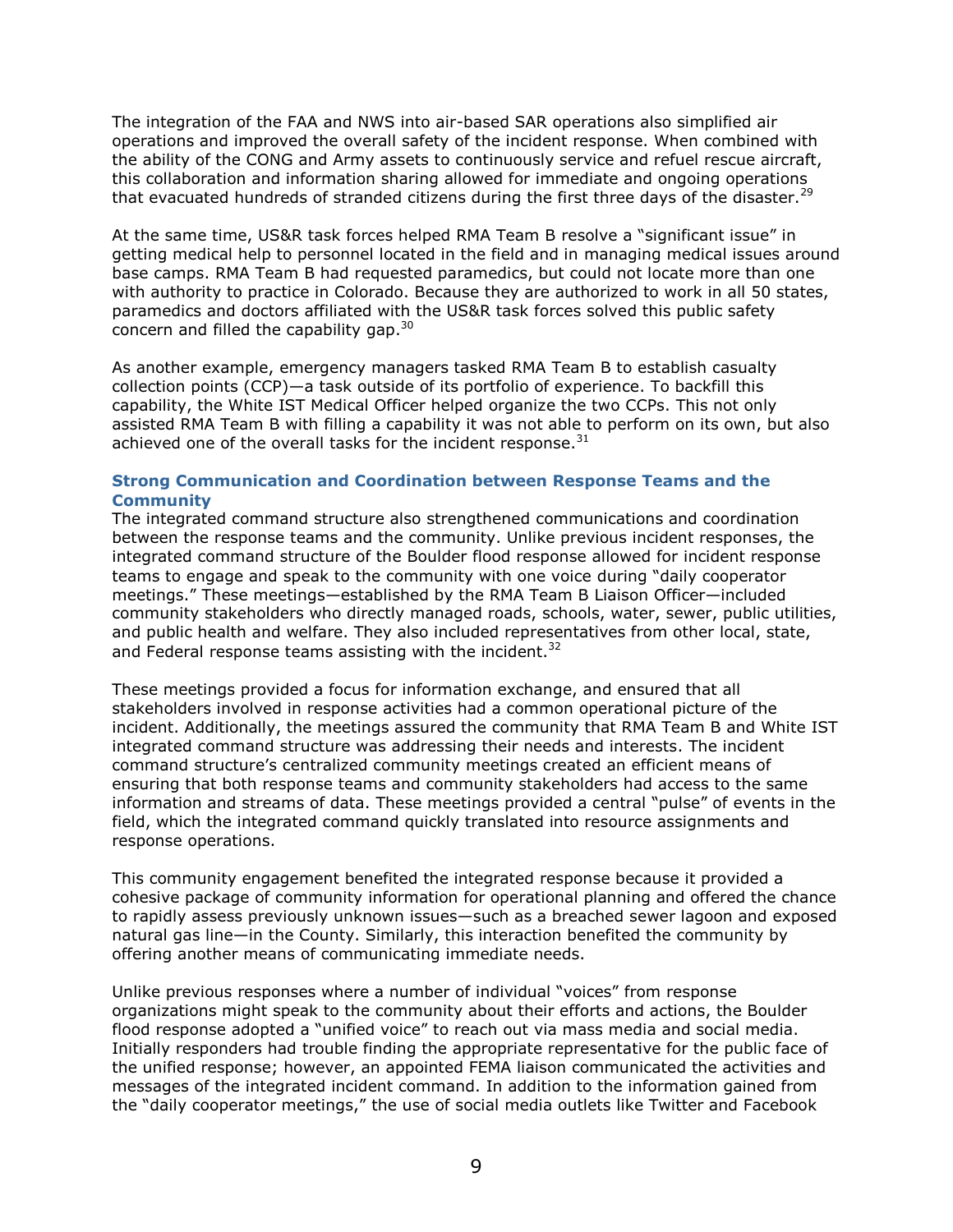gave RMA Team B a bi-directional means of discovering critical information in the community, even as information was disseminated. Traditional media outlets like radio and television broadcast the "unified voice" of the team's actions and conveyed important information to the public. When combined with the centralized planning of the integrated command structure, this central data source gave RMA Team B planners an operational planning advantage by providing actionable information and creating public awareness of activities.

## **APPLICABILITY AND RECOMMENDATIONS FOR FUTURE USE**

The integration of RMA Team B and White IST created a unified structure that resulted in efficient and successful rescue efforts for the Boulder County flood. Clear tasking and common set of goals; motivated and well-trained responders; collaboration and open mindedness towards new solutions and practices all contributed to the successful response.

In after-action hot wash meetings between the integrated command participants and Boulder County officials, participants at all levels of government agreed that future incident responses would benefit from following this model, and that "every effort should be made to replicate this experience.<sup>"33</sup> To increase the effectiveness of this model, the integrated command leadership recommended the following:

- IMTs and ISTs should have some form of pre-deployment communication, in order to establish contact, make leaders aware of the presence of other teams, and provide opportunities for pre-deployment collaboration and integration;<sup>34</sup>
- Ensure that FEMA issues mission assignments with a clear tasking—such as it did when it gave RMA Team B the command and control tasking requested by Boulder County and Colorado—and communicate this to all state and location EOCs;  $35$
- Ensure the presence of FEMA Incident Management Assistance Team and Federal Coordinating Officer representation at the field command level of an integrated command structure in order to provide integrated commands with awareness of major issues before they become operational hindrances;  $36$
- Develop a communication/strategy plan ahead of time to reduce confusion about roles and responsibilities among the various agency information officers;  $3^7$
- Pre-script FEMA mission assignments for ESF #4 IMT2s to support state and county authorities with the stipulation that deployed ISTs will be fully integrated into the IMT2 at all levels in a supporting role; and  $38$
- Ensure clear communication about the organization and intent behind the integrated command structure to all local, state, and national EOC liaisons during an incident response.<sup>39</sup>

The integrated command structure during the Boulder County flood response was a success for information sharing, collaborating incident responses, and sharing personnel and resources against a set of common goals. This response provided a unified front in response to a challenging threat, and leveraged the resources and skills of diverse organizations to achieve common mission goals. As such, it may provide a useful approach for emergency managers and leaders in future incident responses.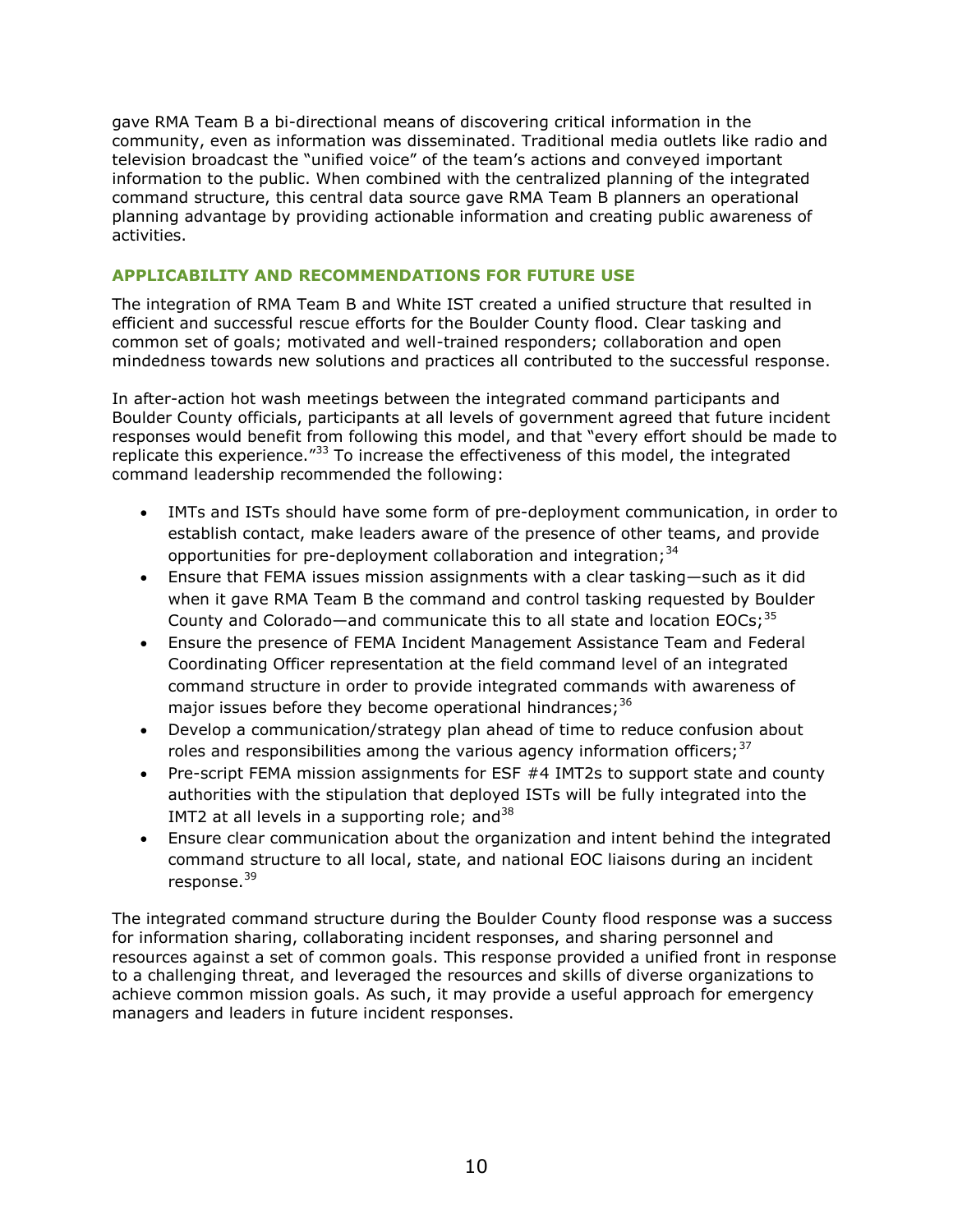## **CITATIONS**

 $<sup>2</sup>$  Ibid.</sup>

 $\overline{a}$ 

 $3$  Ibid.

4 Dan Dallas. Boulder Flood Incident Status Summary (ICS 209). September 18, 2013.

<sup>5</sup> National Oceanic and Atmospheric Administration. Historic Rainfall and Floods in Colorado.

6 Thomas Miner. IST White Colorado Floods After Action Report. October 2013.

 $^7$  Ibid.

<sup>8</sup> IST White Colorado Floods After Action Report.

<sup>9</sup> Federal Emergency Management Agency. What Urban Search and Rescue (US&R) Does. Accessed on May 15, 2014.<http://www.fema.gov/about-urban-search-rescue>

 $10$  Federal Emergency Management Agency. Task Force Equipment. Accessed on May 15, 2014.<http://www.fema.gov/task-force-equipment>

<sup>11</sup> Dan Dallas, Incident Commander for Rocky Mountain Incident Management Team, Team B. Personal Interview. May 5, 2014.

<sup>12</sup> Dan Dallas & Shane Greer. Boulder County Flood 2013, Incident Final Report. September 2013.

<sup>13</sup> IST White Colorado Floods After Action Report.

<sup>14</sup> Missouri Department of Public Safety. Fire Safety: Office of the State Fire Marshal. Accessed May 14, 2014.<http://www.dfs.dps.mo.gov/programs/resources/ist.asp>

<sup>15</sup> IST White Colorado Floods After Action Report.

<sup>16</sup> Interview with Dan Dallas.

<sup>17</sup> Shane Greer, Deputy Incident Commander for Rocky Mountain Incident Management Team, Team B. Personal Interview. April 18, 2014.

<sup>18</sup> Federal Emergency Management Agency. U.S. Fire Administration. Accessed April 10, 2014. [https://www.usfa.fema.gov/fireservice/ops\\_tactics/type3\\_imt/ahimt-overview.shtm](https://www.usfa.fema.gov/fireservice/ops_tactics/type3_imt/ahimt-overview.shtm)

<sup>19</sup> IST White Colorado Floods After Action Report.

<sup>&</sup>lt;sup>1</sup> National Oceanic and Atmospheric Administration. Historic Rainfall and Floods in Colorado. Accessed on April 8, 2014. [http://www.climate.gov/news-features/event-tracker/historic](http://www.climate.gov/news-features/event-tracker/historic-rainfall-and-floods-colorado)[rainfall-and-floods-colorado](http://www.climate.gov/news-features/event-tracker/historic-rainfall-and-floods-colorado)